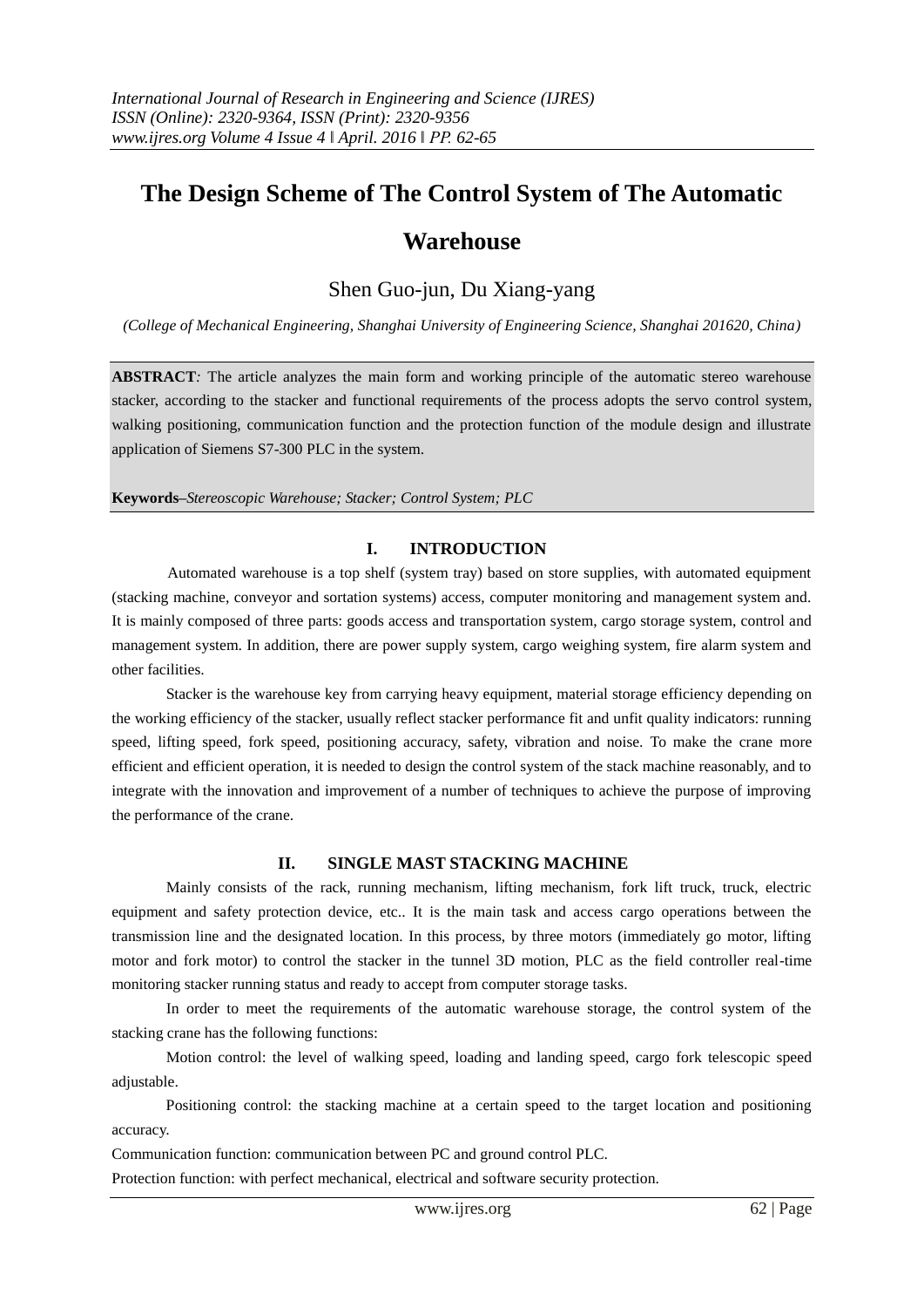According to the control mode of the roadway type stacking machine, the operation tasks are determined, and there are three kinds of control modes, which are automatic, semi-automatic and manual. In the automatic control mode, the task information is provided by the host computer, including the target location Job content.

## **III. CONTROL SYSTEM DESIGN**

#### **3.1 Hardware System Components**

 The research object of this paper is the linear operation of the ground bearing type single pillar roadway stacking machine, the control system mainly includes the host computer, PLC controller, servo driver, motor and all kinds of sensors.

#### **3.2 Function Design of Control System**

 Motion control, in the process of operation of the stacker, with frequent fast starting, braking, and in the running process of do efficient and safe transportation and movement of the stacker control put forward very high request, namely three directions of movement to run fast, accurate positioning and good stability, especially along the horizontal tunnel (direction running long distances, so it needs to speed close to the target position, again low speed running in place.

Positioning control,the positioning accuracy of the stacker requirements are very strict, otherwise, the fork access of goods, due to the accumulation of errors, may cause collision or other accident, the general requirements of the error is less than 2mm. At present, many methods are widely used in the positioning of the stacker, according to the working principle, generally can be divided into absolute addressing and relative addressing. The commonly used absolute addressing method, encoder positioning BPS barcode positioning, laser ranging, relative addressing in the application site positioning is widely recognized. Comprehensive comparison of the methods of positioning accuracy, reliability and the actual situation, the system uses the following address.

In the horizontal direction, the laser ranging and positioning method is adopted. The laser distance measuring instrument mounted on the stacking machine is constantly changing with the moving of the stacking machine in the tunnel, and the distance between the reflecting plate which is installed on the ground, so as to realize the dynamic distance measurement in the process of high speed operation. PLC reads the data from the laser range finder to control the direction of the horizontal direction.

The vertical direction, by addressing chip positioning method. Corresponding to each shelf in the stacker position on the installation of addressing chip, photoelectric switch in installation on a loading platform, follow lifting cargo platform movement. PLC by reading the signal pulse count addressing chip and photoelectric switch overlap generated, positioning control in vertical direction.

Communication function,the upper monitoring computer sends operation instructions to the stack machine, including a library, storage, start, stop and so on, and the crane needs to monitor the information to the host computer. Because the crane moves back and forth in the tunnel, the PLC and the ground main control PLC are used for wireless Ethernet communication, the expansion of the method is convenient and the cost is low, and the system is reliable and safe. The master control PLC is connected with the upper control computer through PROFIBUS-DP, which is a kind of special bus designed for industrial control, which has high transmission rate.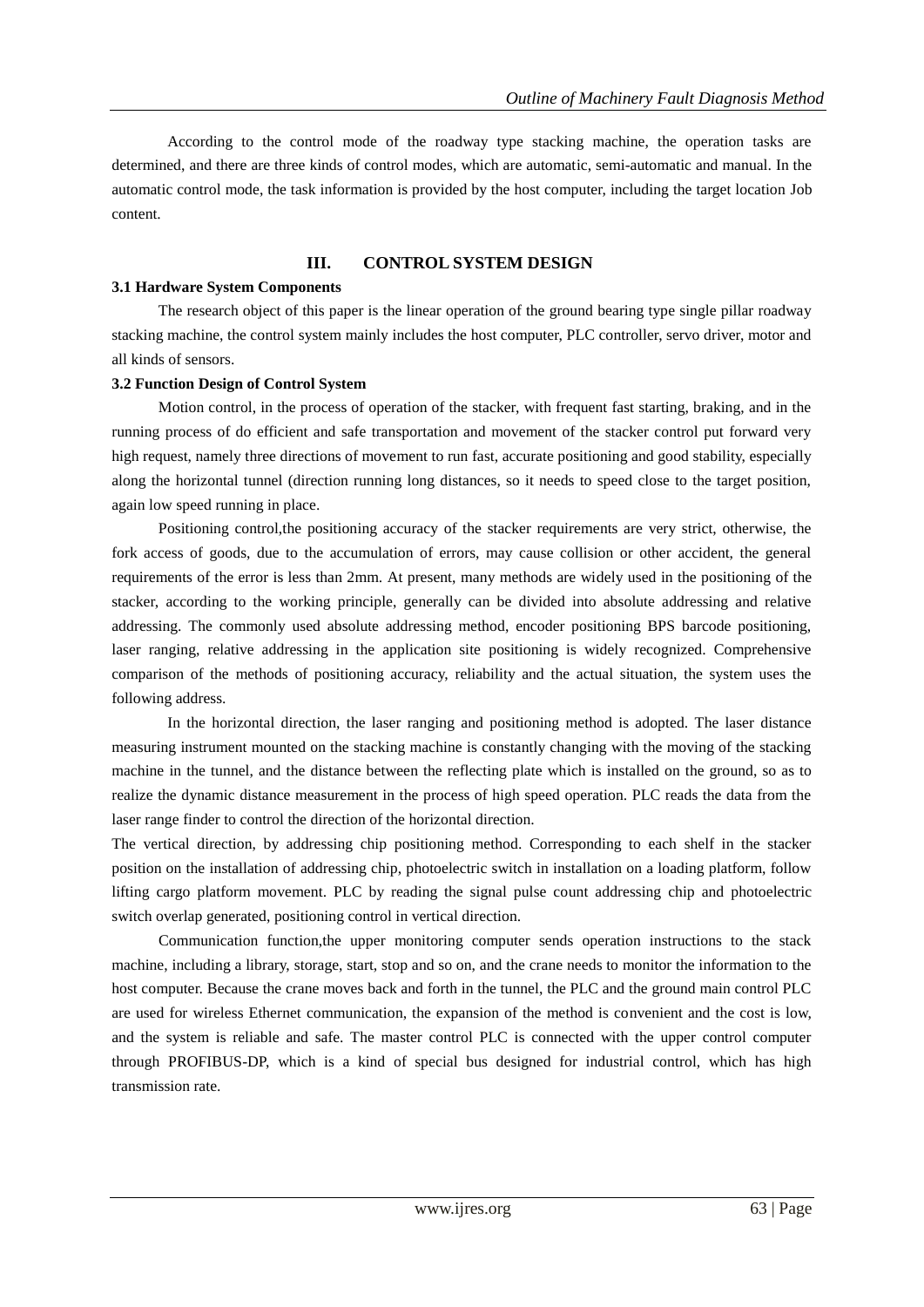Protection function, in the design of control system, the safety factor of each method is considered. Should have the following three kinds of protection function:

 Interlocking protection. Fork not in or are accessing goods, movement of the horizontal and vertical direction is locked; stacker horizontal and vertical direction is running, stacker positioning is not accurate, safety insurance system is activated, inventory when the corresponding location goods and pick up the corresponding location no cargo fork movement is locked.

 Limit protection. To detect whether there is a super wide phenomenon of the goods, when the stacking machine close to the level of the limit or the loading station close to the lifting limit, automatically cut off the corresponding motor power supply.

 Broken chain protection. In the lifting chain of the end of the installation of exercise protection switch, when the chain rupture or relaxation occurs, the trip switch signals, automatically cut off the motor power, stacking machine stop working.

#### **3.3 Control Software Design**

 Stacking machine PLC is the core part of the control system, and the motion control and condition monitoring of the stacking machine is completed by PLC. This system chooses the S7-300 series CPU314C-2DP of SIEMENS as PLC, the product itself has 24 point DI/16 point DO, 4 channel analog input /2 channel analog output, and can expand multiple modules, fully meet the needs of control.

 In the software design of the control system, the PLC control program should be based on the operating characteristics of the crane, using modular design method, easy to debug and maintain. The main program mainly completes interlock protection, limit protection, broken chain protection and overload protection, and other basic functions, also need to design the alarm subroutine, level walking subroutine, vertical lifting subroutine, subroutine of access goods, alignment adjustment subroutine, subprogram communication etc..

 In an automatic storage as an example, the working process of stacking machine PLC, stacking machine in tunnel starting position, fork is located in and above no goods, the limit switch not overrun, stacker fork out will be equipped with a pallet goods after receiving the fork to, stop fork; stack stack machine level walking and loading platform lifting at the same time, arriving at the target location detection location if there are goods, confirmed that no goods extension fork will be the tray location closed after the fork to a, stop fork; stacker self-test after enter the standby state, a job.

#### **IV. CONCLUSION**

 In this paper, the control system of the stacking crane is described in detail, and the design method of each module in this system is introduced. It is proved that the system is safe and reliable, and the operation efficiency is high.

#### **REFERENCES**

- [1]. Xu Zhenglin, Liu Changqi. A Practical Design Handbook of Automated Warehouse. Beijing: China Material Press, 2009
- [2]. Fan Guixiang, Yan Zhizhong. Development Status and Prospect of Automated Warehouse. Mechanical Management and Development, 2010,25 (1): 121-124.
- [3]. Riccardo Manzini.Mauro Gamberi.Alberto [3] Regattieri.Design and Control of An AS RS.Int / J Manufacturing Technology Adv, 2006, (28): 766-774.
- [4]. Yong Jun, Li Ning. Design and Selection of The Stacking Crane for A Solid Warehouse [J]. Automation of Manufacturing Industry, 2013, 24: 77- 79